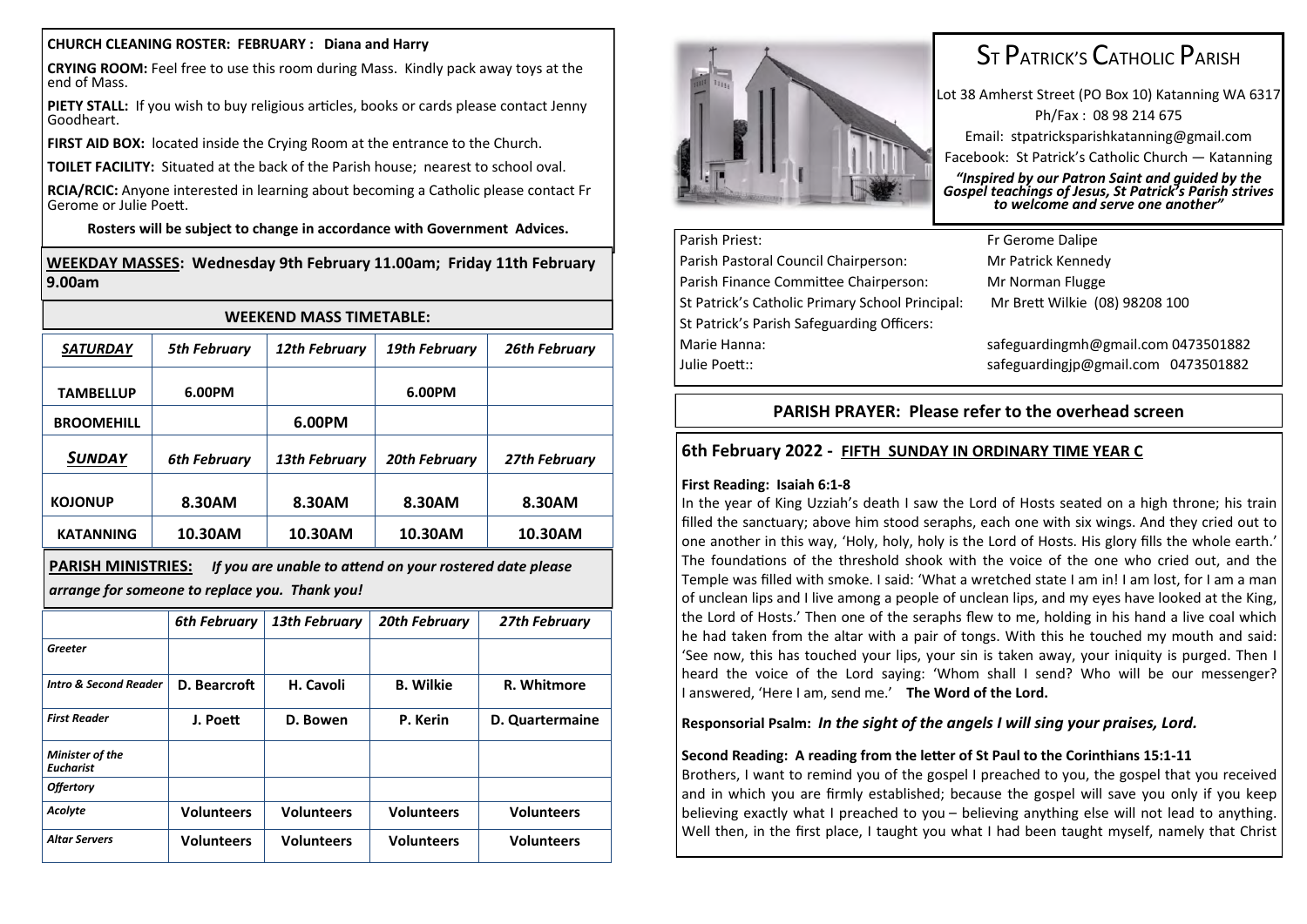died for our sins, in accordance with the scriptures; that he was buried; and that he was raised to life on the third day, in accordance with the scriptures; that he appeared first to Cephas and secondly to the Twelve. Next he appeared to more than five hundred of the brothers at the same time, most of whom are still alive, though some have died; then he appeared to James, and then to all the apostles; and last of all he appeared to me too; it was as though I was born when no one expected it. I am the least of the apostles; in fact, since I persecuted the Church of God, I hardly deserve the name apostle; but by God's grace that is what I am, and the grace that he gave me has not been fruitless. On the contrary, I, or rather the grace of God that is with me, have worked harder than any of the others; but what matters is that I preach what they preach, and this is what you all believed. **The Word of the Lord** 

**Gospel Acclamation:** *Alleluia, alleluia!* Come, follow me, says the Lord, and I will make you fishers of my people. *Alleluia!*

#### **Gospel: Luke 5:1-11**

Jesus was standing one day by the Lake of Gennesaret, with the crowd pressing round him listening to the word of God, when he caught sight of two boats close to the bank. The fishermen had gone out of them and were washing their nets. He got into one of the boats – it was Simon's – and asked him to put out a little from the shore. Then he sat down and taught the crowds from the boat. When he had finished speaking he said to Simon, 'Put out into deep water and pay out your nets for a catch.' 'Master,' Simon replied, 'we worked hard all night long and caught nothing, but if you say so, I will pay out the nets.' And when they had done this they netted such a huge number of fish that their nets began to tear, so they signalled to their companions in the other boat to come and help them; when these came, they filled the two boats to sinking point. When Simon Peter saw this he fell at the knees of Jesus saying, 'Leave me, Lord; I am a sinful man.' For he and all his companions were completely overcome by the catch they had made; so also were James and John, sons of Zebedee, who were Simon's partners. But Jesus said to Simon, 'Do not be afraid; from now on it is men you will catch.' Then, bringing their boats back to land, they left everything and followed him. **The Gospel of the Lord**

**NEXT WEEK'S READINGS: Sixth Sunday in Ordinary Time Year C:** 13th February 2022: Jeremiah 17:5- 8; First Letter of St Paul to the Corinthians 15:12, 16-20; Luke 6:17, 20-26.



*A MESSAGE FROM FR TONY CHIERA: Dear Sisters and Brothers of the Diocese of Bunbury, As I celebrate Mass on Sunday 6th February to mark the 40th Anniversary of my Ordination, I give heartfelt thanks to God for His faithfulness, and I remember you all with immense esteem and gratitude. You the People of God, the Deacons, Priests and Bishops of the last 40 years hold a special place in my heart. To have served God with you has been a grace and blessing. I thank you most sincerely for every support you have given me, and for your constant Faith which inspires me still! I will* 

*remember you all at the Lord's altar on the 6th Feb. With gratitude, love and blessing . Fr Tony* **We pray for Fr Tony Chiera who today celebrates his 40th anniversary of Priesthood. May he be blessed with many more faithful ministry years.**

## Parish News

Due to health issues and professional medical advice, it is with a very sad heart that Fr Gerome has asked to be relieved of the parishes of Katanning and Kojonup. **On Friday, 11 February,** Fr Gerome will celebrate his **farewell Mass at 5.30pm** in St Patrick's Church, Katanning. At the conclusion of Mass Fr Gerome will give a short concert, followed by a dinner party in the Community Garden. Everyone is welcome and parishioners are asked to bring along a contribution for dinner. This is a wonderful opportunity for you to thank Fr Gerome for his spiritual guidance and sincere friendship and wish him well for the future. Fr Marlon Chingwangco from Bunbury Cathedral will replace Fr Gerome as Priest in Charge for 2022.

A copy of Bishop Holohan's latest Pastoral Letter is enclosed.

**Please read carefully** the new Diocesan Regulations which applied from 28th January 2022. Amongst the new regulations Parishioners are required to wear masks, hymn books and holy water from the stoups are not to be used. Holy water continues to be able to be taken home. Please help to keep our church safe for all.

Bishop Holohan reminds parishioners that they are required by law to wear masks at gatherings, which includes Churches. Also they need to register on entering the Church. You will have noticed in the media that police checked everyone in the church in Perth and, while not during Mass hopefully, this can happen in your parish at any weekend while the regulation continues. The penalty for a parish is at least \$50000. Priests, deacons and altar ministers will need to have their vaccination certificates close to hand and make sure they are wearing masks except for when they read or speak. God bless, Bishop Gerard

**NEW PARISHIONERS:** welcome to our Parish! We pray you will find peace and comfort in our Parish and with our God. Please join us in fellowship and community events. Please complete the "Welcome to our Parish Form" from the front entrance of the Church and return it to the Parish Office. Thank you and God bless.

The ability to budget can only come about through the 'generous financial support of members of the Parish who make a pledge through the "Planned Giving Programme." Like all families, everyone's pledge is important and commitment to the financial well-being of St Patrick's Parish is **VITAL.** If you would like to join or know more about the programme please contact the Parish Office or Mr Peter Kerin.



| <b>COLLECTIONS</b>                 | 23rd January | 30th January |
|------------------------------------|--------------|--------------|
| 1 <sup>st</sup> Collection         | \$283.15     | \$379.50     |
| 2nd Collection                     | \$34.00      | \$179.00     |
| <b>Planned Giving Envelopes</b>    | \$70.00      | \$160.00     |
| <b>Planned Giving Direct Debit</b> | \$302.00     | \$302.00     |
| <b>Candles</b>                     |              | \$29.50      |
| <b>Piety Stall</b>                 | 17.00        |              |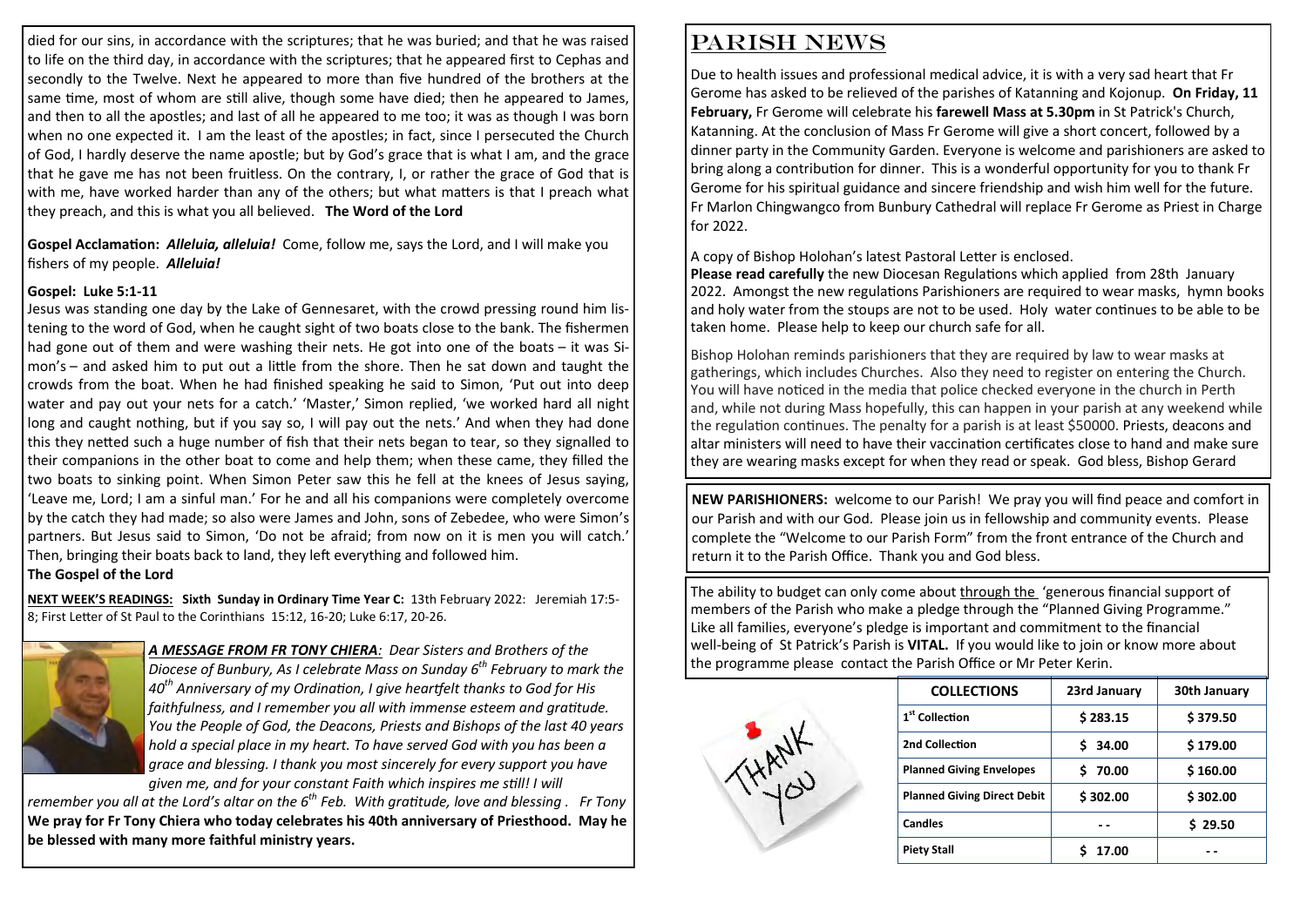

**DIOCESAN OFFICE** P.O. Box 2005

Bunbury W.A. 6231 Telephone: 08 9721 0500

Facsimile: 08 9721 3216 Free Call: 1800 016 702 E-mail: bishop@bunburycatholic.org.au

### **PASTORAL LETTER** - Diocesan Regulations from 28 January 2022 -

Dear Brothers and Sisters

The Omicron variant of Covid-19 has entered our Diocese. It is possible that the Delta mutation may do the same.

As a Catholic community, we need to ensure that we do all that we can to protect the health of others and ourselves, particularly of the more vulnerable due to age, other health issues and frailty. We need too to respect the very reasonable fears in the general community in the light of the news from interstate and overseas.

#### The purpose of this Pastoral Letter

The purpose of this Pastoral Letter is to outline arrangements in the light of these realities for the Diocese of Bunbury from Friday, 28 January 2022, in the light of the following considerations.

#### Our first calling is to be communities of love

When instituting the Eucharist, Jesus taught that others would recognise his followers by their love for one another. <sup>1</sup> Therefore, let us keep Covid political disagreements and protests outside our parish communities. Let us leave them outside the doors of our churches.

Second, let us be sensitive to those who are afraid. Let the physically stronger be sensitive always to brothers and sisters who fear contracting Covid. Whatever our opinions about State Government Covid requirements, let us remember the call of the Word of God for the stronger never to insist on personal rights when these conflict with Christ-like love for those whose health is not strong.

St Paul emphasised that we need to 'put on the mind of Christ' who 'did not count equality with God something to be grasped' but who 'emptied himself, taking the form of a slave' and 'becoming obedient unto death, death on a cross'.<sup>2</sup>

St Paul told the Corinthians not to eat foods others would find scandalous because of its association with pagan sacrifice, even though Christians knew differently. He taught that they should never exercise their freedom out of love for those who would be scandalised.<sup>3</sup>

 $\mathbf{1}$ 

<sup>&</sup>lt;sup>1</sup> John 13:35

<sup>&</sup>lt;sup>2</sup> Philippians 2:5-8

<sup>&</sup>lt;sup>3</sup> 1 Corinthians 10:23-33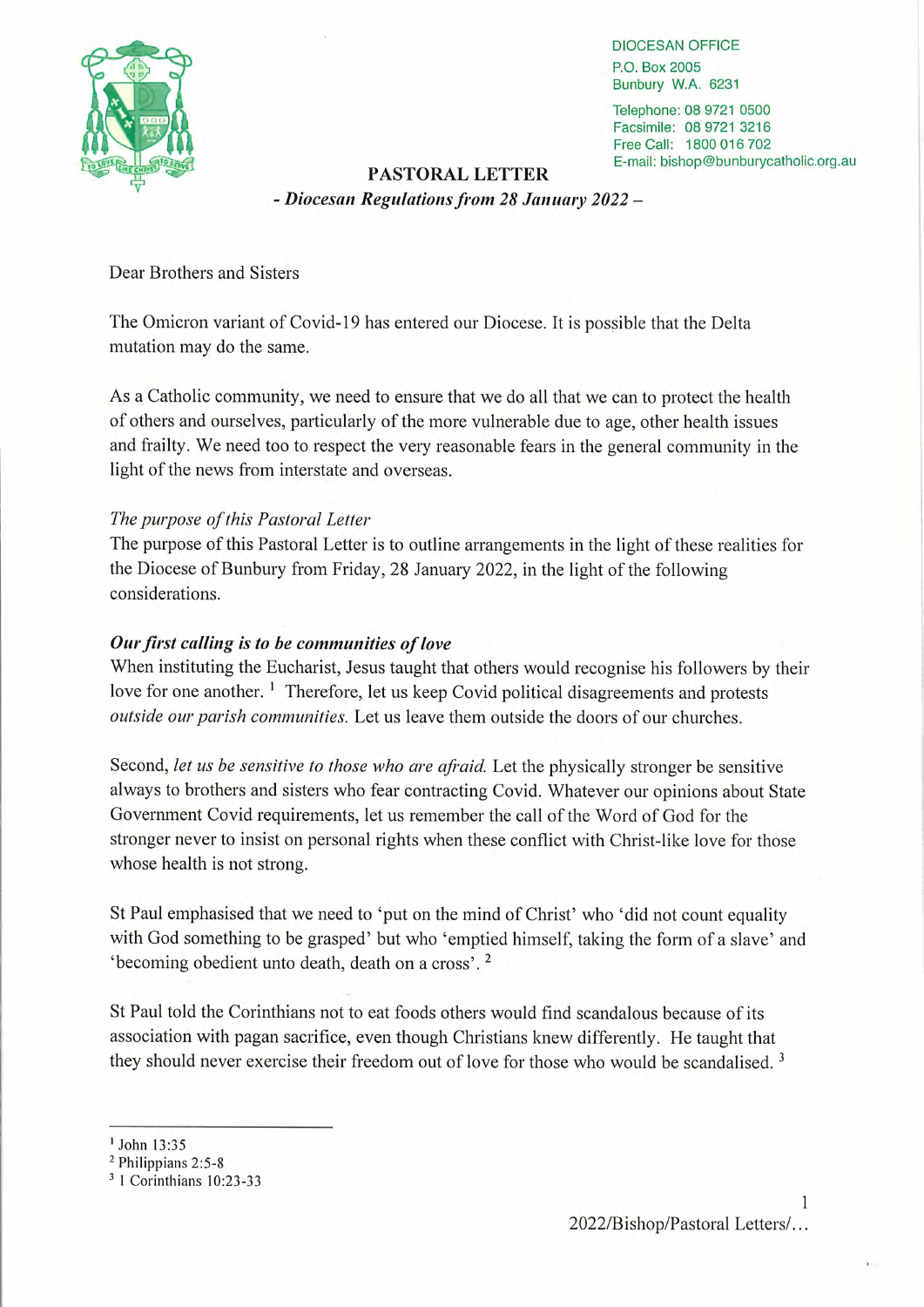May we all strive to 'put on the mind of Christ' as communities of love. Let us keep political disagreements outside out parish communities, as I pleaded earlier.

#### The responsibility of Bishops to regulate the liturgy

Church law requires a Bishop to regulate the celebration of liturgies in the Diocese he serves. This includes recognising generally accepted risks to health during a pandemic. Priests and people have been asking of late for clear regulations for the Bunbury Diocese. Priests' views are almost unanimous.

#### Diocesan regulations from 28 January 2022

The following special regulations will apply across the Bunbury Diocese from Friday 28 January until further notice.

#### **Church entrances**

- 1. Holy Water dispensers which are safe because they do not require parishioners to dip their fingers in water are permitted. Holy Water should be removed from stoups at the doors of churches to reduce the possibility of transmission of the virus.
- 2. Alcohol-based gels or rubs (or like products) should be available near entrances.

### The Sign of the Peace

3. Individuals should avoid physical contact during the Sign of Peace but say simply "Peace be with you" with a smile, wave, nod, or bow.

### **Holy Communion**

- 4. All Ministers of Holy Communion should wash their hands both before and after distributing Holy Communion.
- 5. Parishes should continue not distributing Holy Communion from the Chalice.
- 6. Because the coronavirus is easily spread through saliva, the Body of Christ should be administered only in the hand.

It should not be distributed on the tongue because of the high risk of transmission of the virus through spittle on the Minister's finger.

### Hymn books, collection plates, parish bulletins

Hymn books should not be used.

Collection plates should not be passed from person to person – baskets on long handles, entry and or leaving collection bowls or electronic 'tap and go' terminals may be used.

### Hygiene

Holy water should be removed from all stoups but still be available for taking home.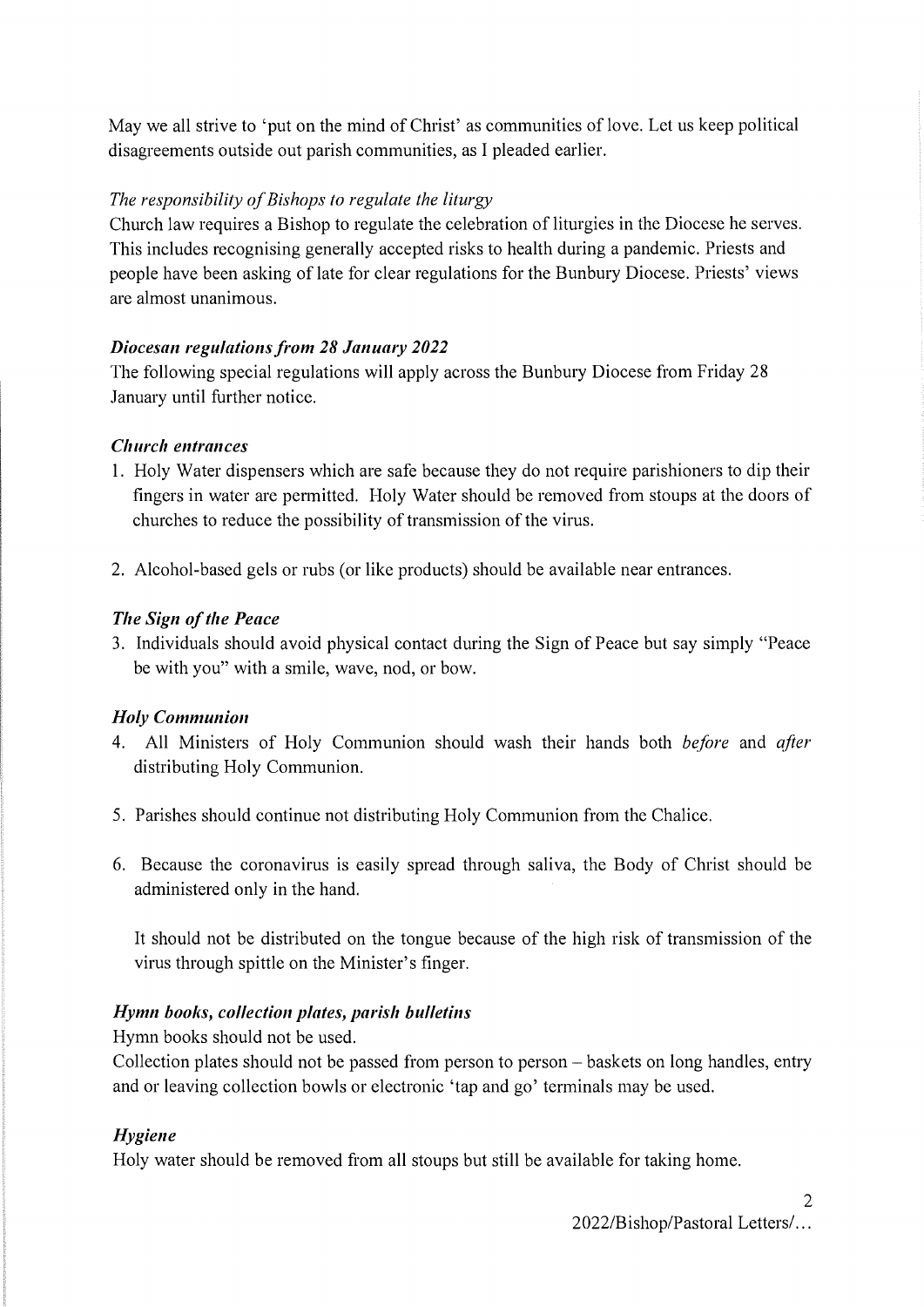Alcohol-based gels (or the like) should be available near church entrances, confessionals, baptisteries, and in the sanctuary.

Hard surfaces people touch should be disinfected between Masses – door handles, light switches, back of pews or chairs people touch during Mass.

### Please all help keep your parish church safe for all

In the present situation, special cleansing arrangements need to be in place. I ask all parishioners to help with these rather than to leave them to a few. I ask Parish Pastoral Councils to help ensure that:

- Pews where parishioners have been sitting are cleaned after each Church service.
- Parishioners are invited to consider reducing the number of pews used, considering the need for social distancing rules. I ask them to be considerate too to those helping to clean pews after Masses.
- Appropriate detergents and equipment are available.
- Surfaces people touch horizontal surfaces, door handles be cleaned regularly.
- Toilets are cleaned regularly.
- There is frequent vacuuming with an HPA filter, especially of high traffic areas.
- Cleaning mops and cloths are replaced regularly.

### To those who wish to receive Holy Communion on the tongue

I want to conclude by speaking to those who prefer to receive Holy Communion on the tongue and so will be disappointed with the regulation about this. In making the Diocesan regulations, I was particularly sensitive to the fact that their wishes are for sincere reasons. I ask them to reflect upon the following.

First, Jesus taught that the Eucharist is essential for the Christian life. 'Those who eat my flesh and drink my blood have eternal life... (they) live in me and I in them'.  $4$  It is through this life that we receive guidance, strength and empowerment to overcome temptations.

Jesus made clear too that the price of not receiving him in Holy Communion is spiritual malnutrition: 'If you do not eat my flesh and drink my blood, you have no life in you'. Many reveal that they are suffering from this through bad life decisions which bring unhappiness, and there are many temptations in society today.

Children and young people especially need the Lord's guidance and strengthening, particularly in the face of temptations. They cannot afford to suffer spiritual malnutrition in their spiritually formative years.

 $4$  John 6:53-56